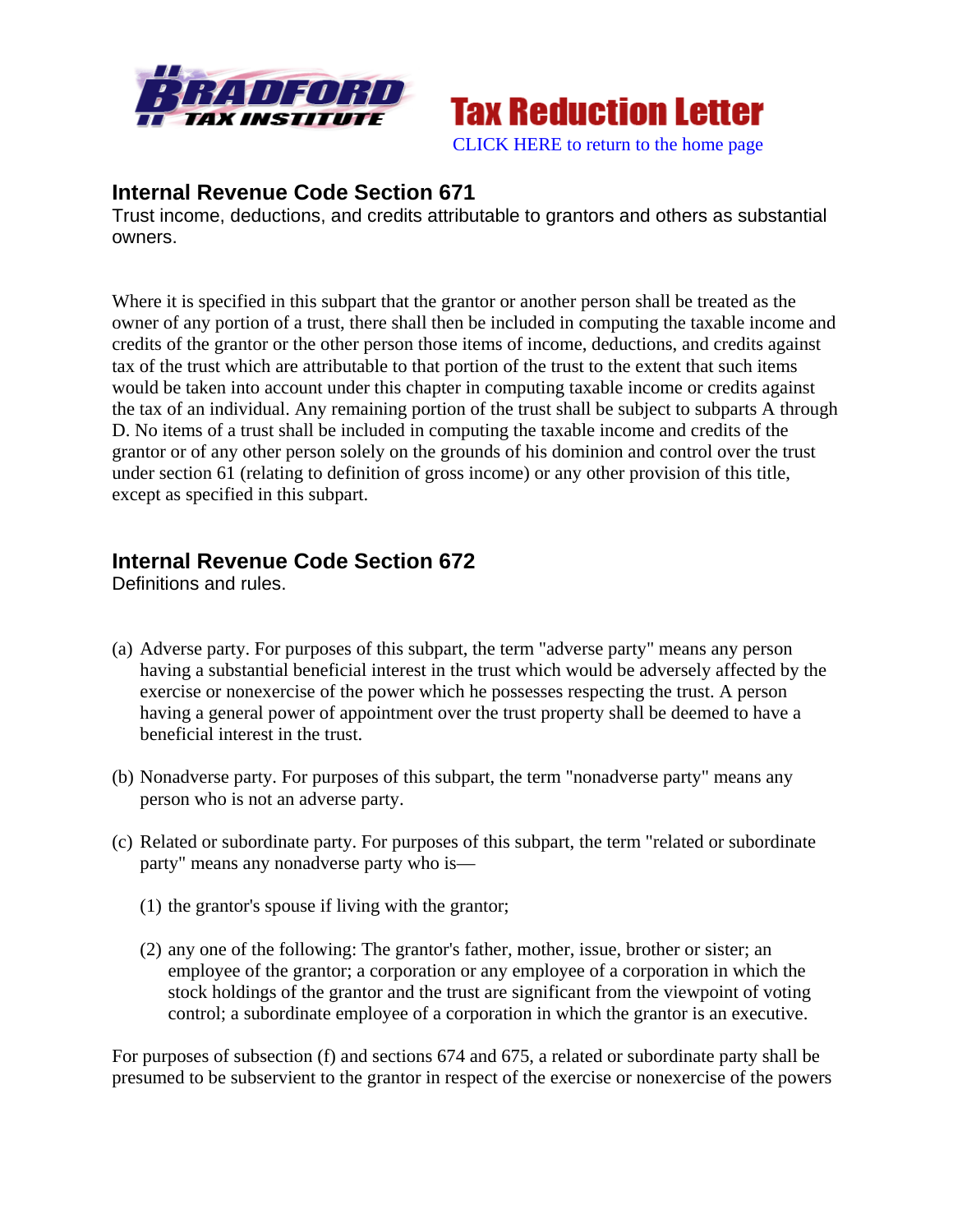conferred on him unless such party is shown not to be subservient by a preponderance of the evidence.

- (d) Rule where power is subject to condition precedent. A person shall be considered to have a power described in this subpart even though the exercise of the power is subject to a precedent giving of notice or takes effect only on the expiration of a certain period after the exercise of the power.
- (e) Grantor treated as holding any power or interest of grantor's spouse.
	- (1) In general. For purposes of this subpart, a grantor shall be treated as holding any power or interest held by—
		- (A) any individual who was the spouse of the grantor at the time of the creation of such power or interest, or
		- (B) any individual who became the spouse of the grantor after the creation of such power or interest, but only with respect to periods after such individual became the spouse of the grantor.
	- (2) Marital status. For purposes of paragraph (1)(A), an individual legally separated from his spouse under a decree of divorce or of separate maintenance shall not be considered as married.
- (f) Subpart not to result in foreign ownership.
	- (1) In general. Notwithstanding any other provision of this subpart, this subpart shall apply only to the extent such application results in an amount (if any) being currently taken into account (directly or through 1 or more entities) under this chapter in computing the income of a citizen or resident of the United States or a domestic corporation.
	- (2) Exceptions.
		- (A)Certain revocable and irrevocable trusts. Paragraph (1) shall not apply to any portion of a trust if—
			- (i) the power to revest absolutely in the grantor title to the trust property to which such portion is attributable is exercisable solely by the grantor without the approval or consent of any other person or with the consent of a related or subordinate party who is subservient to the grantor, or
			- (ii) the only amounts distributable from such portion (whether income or corpus) during the lifetime of the grantor are amounts distributable to the grantor or the spouse of the grantor.
		- (B) Compensatory trusts. Except as provided in regulations, paragraph (1) shall not apply to any portion of a trust distributions from which are taxable as compensation for services rendered.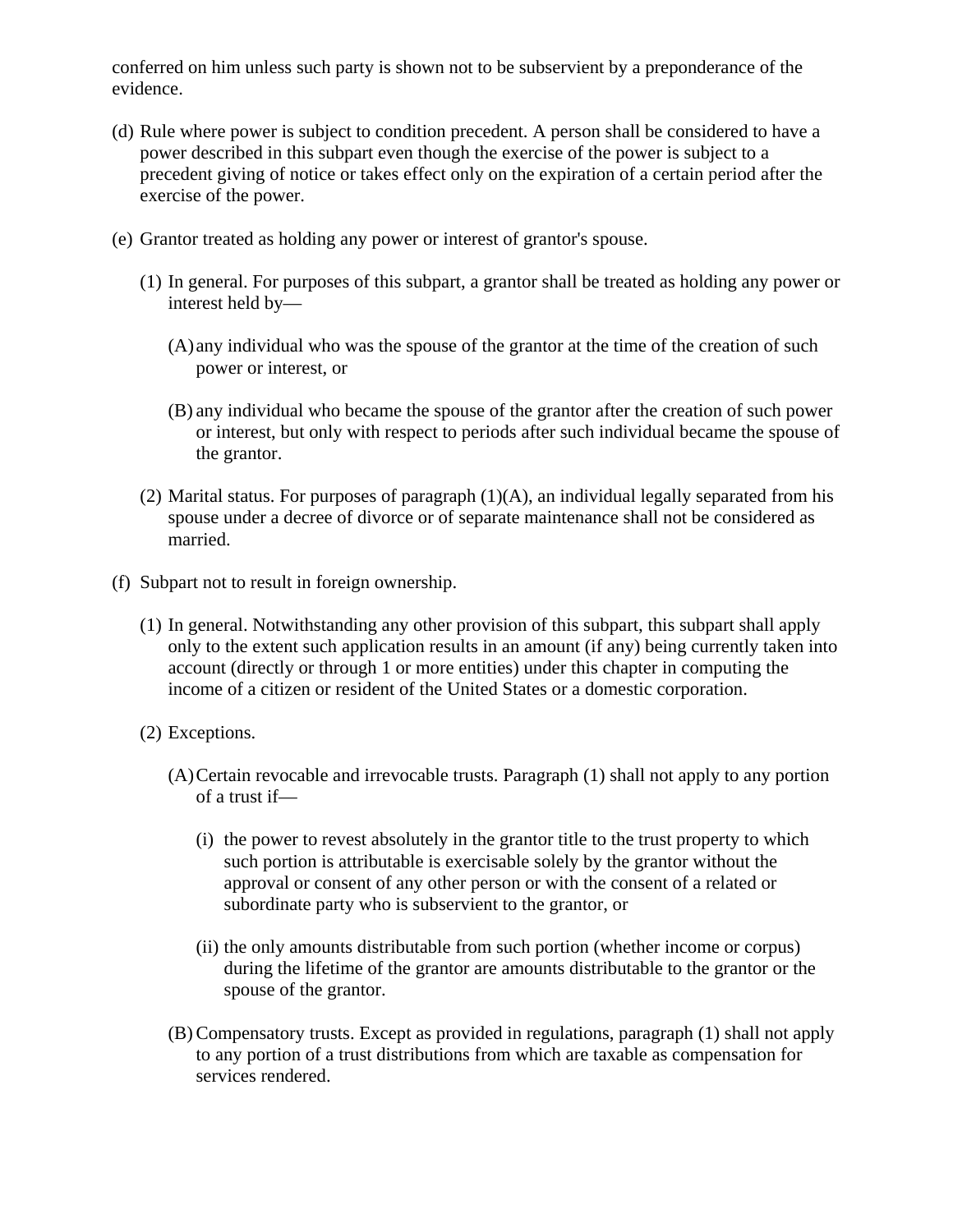- (3) Special rules. Except as otherwise provided in regulations prescribed by the Secretary—
	- (A) a controlled foreign corporation (as defined in section 957) shall be treated as a domestic corporation for purposes of paragraph (1), and
	- (B) paragraph (1) shall not apply for purposes of applying section 1297.
- (4) Recharacterization of purported gifts. In the case of any transfer directly or indirectly from a partnership or foreign corporation which the transferee treats as a gift or bequest, the Secretary may recharacterize such transfer in such circumstances as the Secretary determines to be appropriate to prevent the avoidance of the purposes of this subsection.
- (5) Special rule where grantor is foreign person. If—
	- (A)but for this subsection, a foreign person would be treated as the owner of any portion of a trust, and
	- (B)such trust has a beneficiary who is a United States person, such beneficiary shall be treated as the grantor of such portion to the extent such beneficiary has made (directly or indirectly) transfers of property (other than in a sale for full and adequate consideration) to such foreign person. For purposes of the preceding sentence, any gift shall not be taken into account to the extent such gift would be excluded from taxable gifts under section 2503(b).
- (6) Regulations. The Secretary shall prescribe such regulations as may be necessary or appropriate to carry out the purposes of this subsection, including regulations providing that paragraph (1) shall not apply in appropriate cases.

Reversionary interests.

- (a) General rule. The grantor shall be treated as the owner of any portion of a trust in which he has a reversionary interest in either the corpus or the income therefrom, if, as of the inception of that portion of the trust, the value of such interest exceeds 5 percent of the value of such portion.
- (b) Reversionary interest taking effect at death of minor lineal descendant beneficiary. In the case of any beneficiary who—
	- (1) is a lineal descendant of the grantor, and
	- (2) holds all of the present interests in any portion of a trust, the grantor shall not be treated under subsection (a) as the owner of such portion solely by reason of a reversionary interest in such portion which takes effect upon the death of such beneficiary before such beneficiary attains age 21.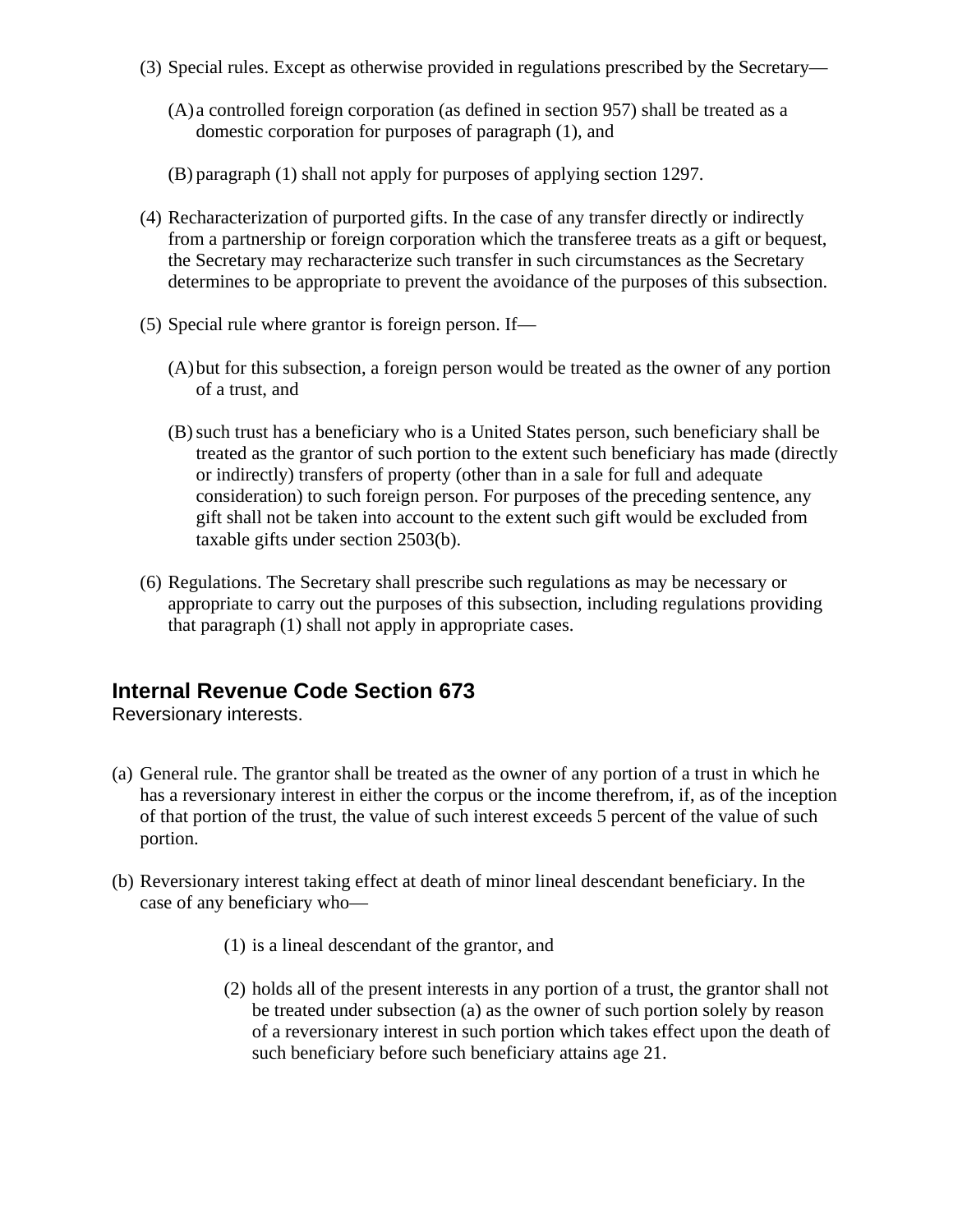- (c) Special rule for determining value of reversionary interest. For purposes of subsection (a), the value of the grantor's reversionary interest shall be determined by assuming the maximum exercise of discretion in favor of the grantor.
- (d) Postponement of date specified for reacquisition. Any postponement of the date specified for the reacquisition of possession or enjoyment of the reversionary interest shall be treated as a new transfer in trust commencing with the date on which the postponement is effective and terminating with the date prescribed by the postponement. However, income for any period shall not be included in the income of the grantor by reason of the preceding sentence if such income would not be so includible in the absence of such postponement.

Power to control beneficial enjoyment.

- (a) General rule. The grantor shall be treated as the owner of any portion of a trust in respect of which the beneficial enjoyment of the corpus or the income therefrom is subject to a power of disposition, exercisable by the grantor or a nonadverse party, or both, without the approval or consent of any adverse party.
- (b) Exceptions for certain powers. Subsection (a) shall not apply to the following powers regardless of by whom held:
	- (1) Power to apply income to support of a dependent. A power described in section 677(b) to the extent that the grantor would not be subject to tax under that section.
	- (2) Power affecting beneficial enjoyment only after occurrence of event. A power, the exercise of which can only affect the beneficial enjoyment of the income for a period commencing after the occurrence of an event such that a grantor would not be treated as the owner under section 673 if the power were a reversionary interest; but the grantor may be treated as the owner after the occurrence of the event unless the power is relinquished.
	- (3) Power exercisable only by will. A power exercisable only by will, other than a power in the grantor to appoint by will the income of the trust where the income is accumulated for such disposition by the grantor or may be so accumulated in the discretion of the grantor or a nonadverse party, or both, without the approval or consent of any adverse party.
	- (4) Power to allocate among charitable beneficiaries. A power to determine the beneficial enjoyment of the corpus or the income therefrom if the corpus or income is irrevocably payable for a purpose specified in section 170(c) (relating to definition of charitable contributions) or to an employee stock ownership plan (as defined in section  $4975(e)(7)$ ) in a qualified gratuitous transfer (as defined in section  $664(g)(1)$ ).
	- (5) Power to distribute corpus. A power to distribute corpus either—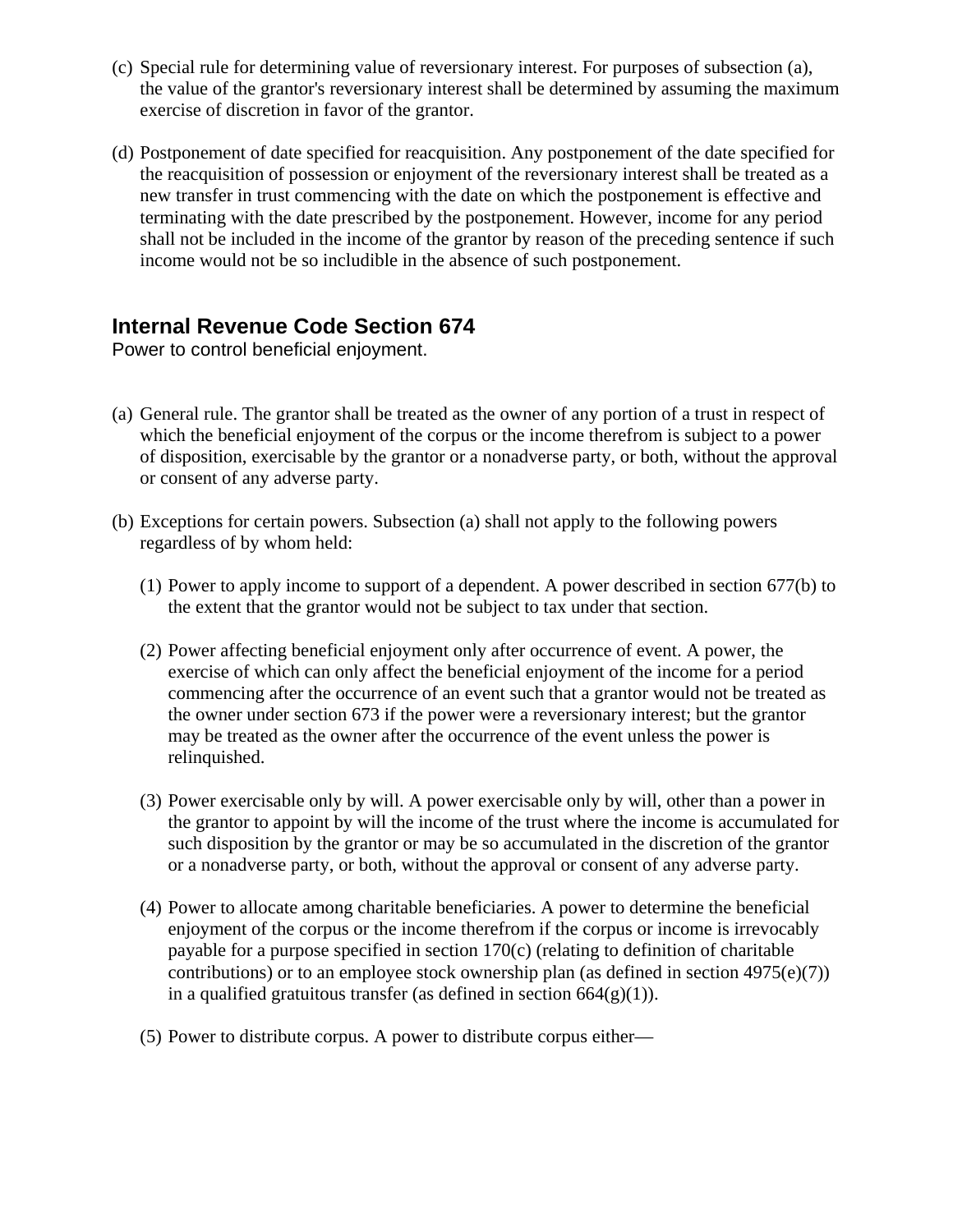- (A)to or for a beneficiary or beneficiaries or to or for a class of beneficiaries (whether or not income beneficiaries) provided that the power is limited by a reasonably definite standard which is set forth in the trust instrument; or
- (B) to or for any current income beneficiary, provided that the distribution of corpus must be chargeable against the proportionate share of corpus held in trust for the payment of income to the beneficiary as if the corpus constituted a separate trust.

A power does not fall within the powers described in this paragraph if any person has a power to add to the beneficiary or beneficiaries or to a class of beneficiaries designated to receive the income or corpus, except where such action is to provide for after-born or after-adopted children.

- (6) Power to withhold income temporarily. A power to distribute or apply income to or for any current income beneficiary or to accumulate the income for him, provided that any accumulated income must ultimately be payable—
	- (A)to the beneficiary from whom distribution or application is withheld, to his estate, or to his appointees (or persons named as alternate takers in default of appointment) provided that such beneficiary possesses a power of appointment which does not exclude from the class of possible appointees any person other than the beneficiary, his estate, his creditors, or the creditors of his estate, or
	- (B) on termination of the trust, or in conjunction with a distribution of corpus which is augmented by such accumulated income, to the current income beneficiaries in shares which have been irrevocably specified in the trust instrument.

Accumulated income shall be considered so payable although it is provided that if any beneficiary does not survive a date of distribution which could reasonably have been expected to occur within the beneficiary's lifetime, the share of the deceased beneficiary is to be paid to his appointees or to one or more designated alternate takers (other than the grantor or the grantor's estate) whose shares have been irrevocably specified. A power does not fall within the powers described in this paragraph if any person has a power to add to the beneficiary or beneficiaries or to a class of beneficiaries designated to receive the income or corpus except where such action is to provide for after-born or after-adopted children.

- (7) Power to withhold income during disability of a beneficiary. A power exercisable only during—
	- (A)the existence of a legal disability of any current income beneficiary, or
	- (B) the period during which any income beneficiary shall be under the age of 21 years, to distribute or apply income to or for such beneficiary or to accumulate and add the income to corpus. A power does not fall within the powers described in this paragraph if any person has a power to add to the beneficiary or beneficiaries or to a class of beneficiaries designated to receive the income or corpus, except where such action is to provide for after-born or after-adopted children.
- (8) Power to allocate between corpus and income. A power to allocate receipts and disbursements as between corpus and income, even though expressed in broad language.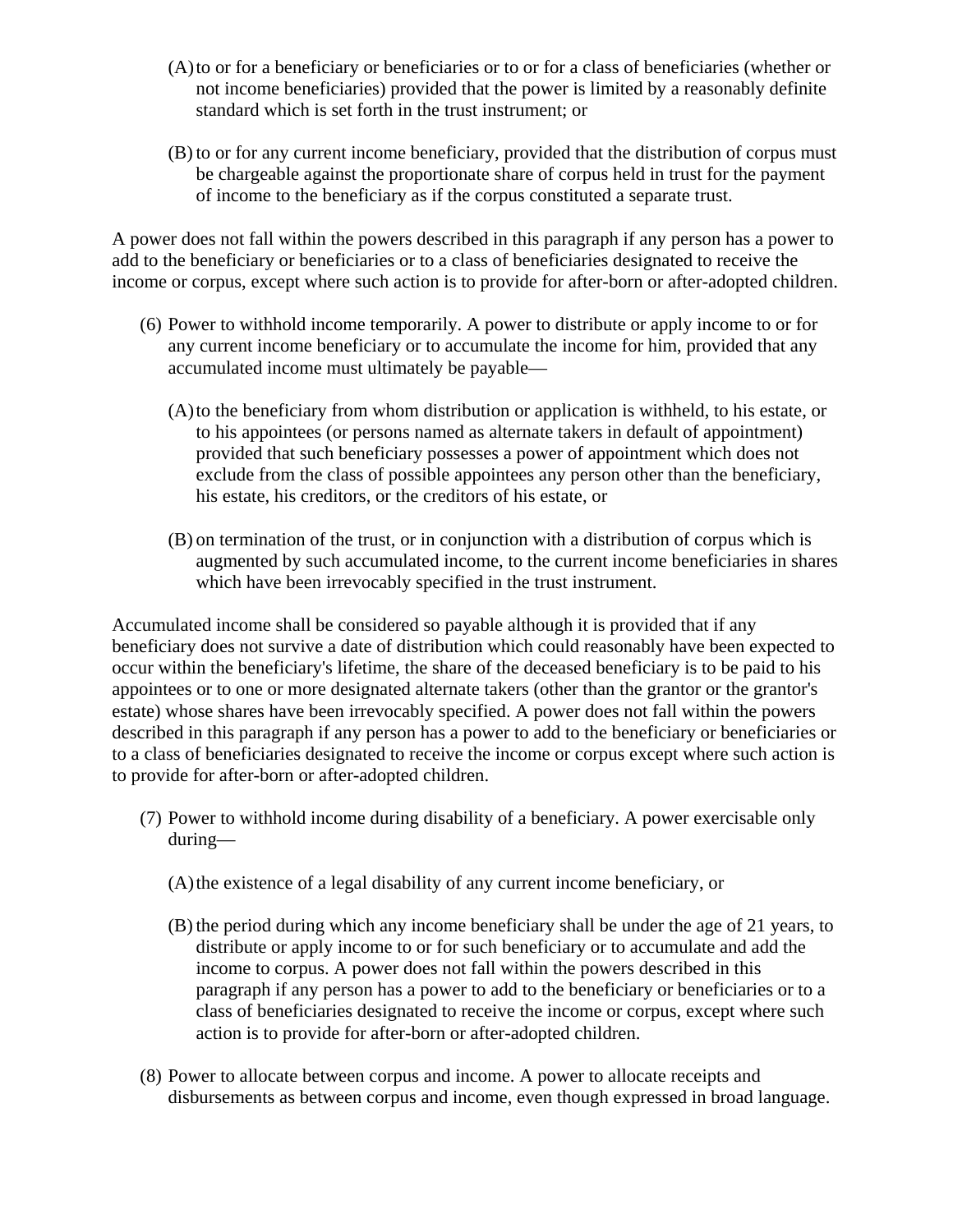- (c) Exception for certain powers of independent trustees. Subsection (a) shall not apply to a power solely exercisable (without the approval or consent of any other person) by a trustee or trustees, none of whom is the grantor, and no more than half of whom are related or subordinate parties who are subservient to the wishes of the grantor—
	- (1) to distribute, apportion, or accumulate income to or for a beneficiary or beneficiaries, or to, for, or within a class of beneficiaries; or
	- (2) to pay out corpus to or for a beneficiary or beneficiaries or to or for a class of beneficiaries (whether or not income beneficiaries).

A power does not fall within the powers described in this subsection if any person has a power to add to the beneficiary or beneficiaries or to a class of beneficiaries designated to receive the income or corpus, except where such action is to provide for after-born or after-adopted children. For periods during which an individual is the spouse of the grantor (within the meaning of section 672(e)(2)), any reference in this subsection to the grantor shall be treated as including a reference to such individual.

(d) Power to allocate income if limited by a standard. Subsection (a) shall not apply to a power solely exercisable (without the approval or consent of any other person) by a trustee or trustees, none of whom is the grantor or spouse living with the grantor, to distribute, apportion, or accumulate income to or for a beneficiary or beneficiaries, or to, for, or within a class of beneficiaries, whether or not the conditions of paragraph (6) or (7) of subsection (b) are satisfied, if such power is limited by a reasonably definite external standard which is set forth in the trust instrument. A power does not fall within the powers described in this subsection if any person has a power to add to the beneficiary or beneficiaries or to a class of beneficiaries designated to receive the income or corpus except where such action is to provide for after-born or after-adopted children.

# **Internal Revenue Code Section 675**

Administrative powers.

The grantor shall be treated as the owner of any portion of a trust in respect of which—

- (1) Power to deal for less than adequate and full consideration. A power exercisable by the grantor or a nonadverse party, or both, without the approval or consent of any adverse party enables the grantor or any person to purchase, exchange, or otherwise deal with or dispose of the corpus or the income therefrom for less than an adequate consideration in money or money's worth.
- (2) Power to borrow without adequate interest or security. A power exercisable by the grantor or a nonadverse party, or both, enables the grantor to borrow the corpus or income, directly or indirectly, without adequate interest or without adequate security except where a trustee (other than the grantor) is authorized under a general lending power to make loans to any person without regard to interest or security.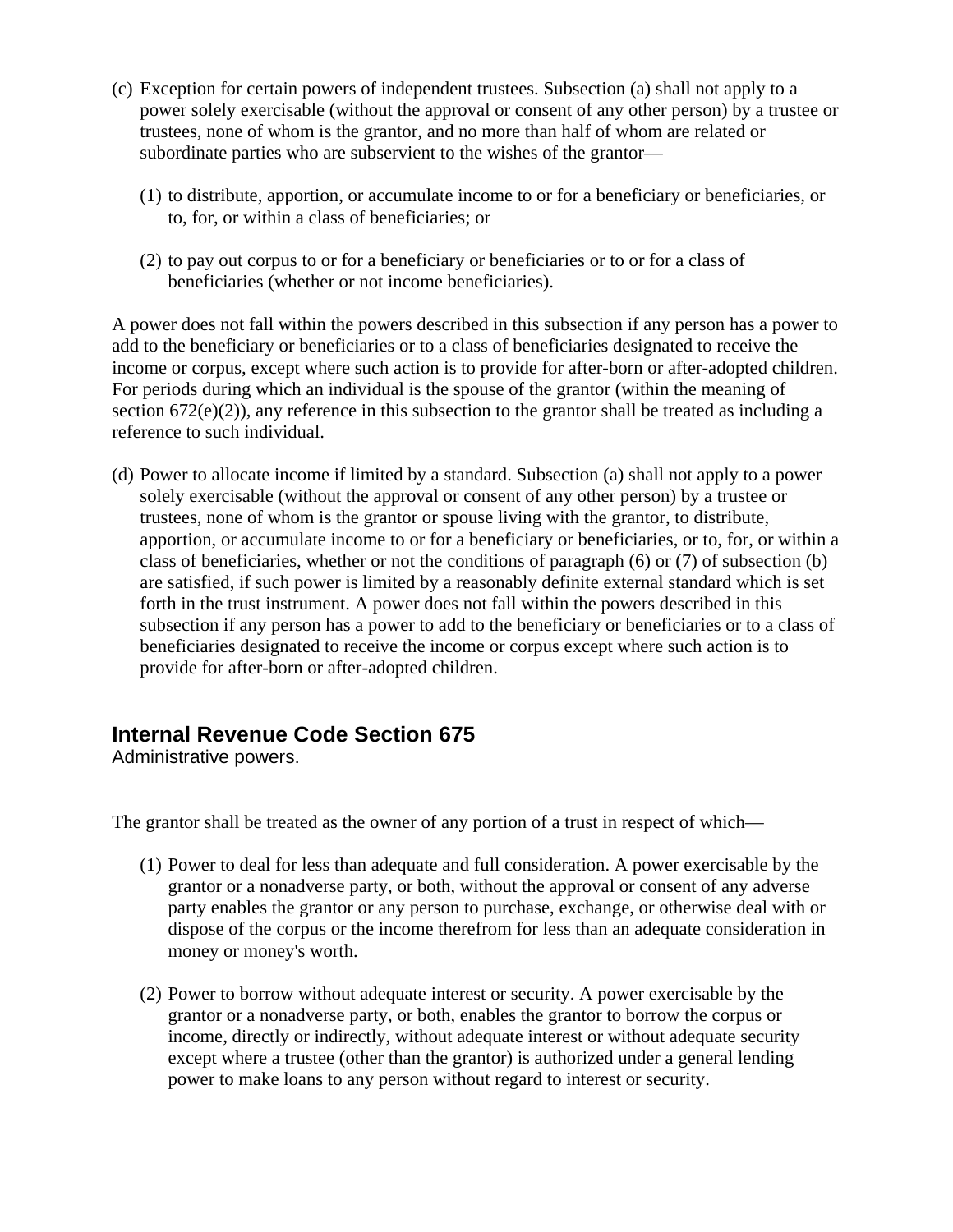- (3) Borrowing of the trust funds. The grantor has directly or indirectly borrowed the corpus or income and has not completely repaid the loan, including any interest, before the beginning of the taxable year. The preceding sentence shall not apply to a loan which provides for adequate interest and adequate security, if such loan is made by a trustee other than the grantor and other than a related or subordinate trustee subservient to the grantor. For periods during which an individual is the spouse of the grantor (within the meaning of section  $672(e)(2)$ , any reference in this paragraph to the grantor shall be treated as including a reference to such individual.
- (4) General powers of administration. A power of administration is exercisable in a nonfiduciary capacity by any person without the approval or consent of any person in a fiduciary capacity. For purposes of this paragraph, the term 'power of administration' means any one or more of the following powers: (A) a power to vote or direct the voting of stock or other securities of a corporation in which the holdings of the grantor and the trust are significant from the viewpoint of voting control; (B) a power to control the investment of the trust funds either by directing investments or reinvestments, or by vetoing proposed investments or reinvestments, to the extent that the trust funds consist of stocks or securities of corporations in which the holdings of the grantor and the trust are significant from the viewpoint of voting control; or (C) a power to reacquire the trust corpus by substituting other property of an equivalent value.

Power to revoke.

- (a) General rule. The grantor shall be treated as the owner of any portion of a trust, whether or not he is treated as such owner under any other provision of this part, where at any time the power to revest in the grantor title to such portion is exercisable by the grantor or a nonadverse party, or both.
- (b) Power affecting beneficial enjoyment only after occurrence of event. Subsection (a) shall not apply to a power the exercise of which can only affect the beneficial enjoyment of the income for a period commencing after the occurrence of an event such that a grantor would not be treated as the owner under section 673 if the power were a reversionary interest. But the grantor may be treated as the owner after the occurrence of such event unless the power is relinquished.

#### **Internal Revenue Code Section 677**

Income for benefit of grantor.

- (a) General rule. The grantor shall be treated as the owner of any portion of a trust, whether or not he is treated as such owner under section 674, whose income without the approval or consent of any adverse party is, or, in the discretion of the grantor or a nonadverse party, or both, may be—
	- (1) distributed to the grantor or the grantor's spouse;
	- (2) held or accumulated for future distribution to the grantor or the grantor's spouse; or